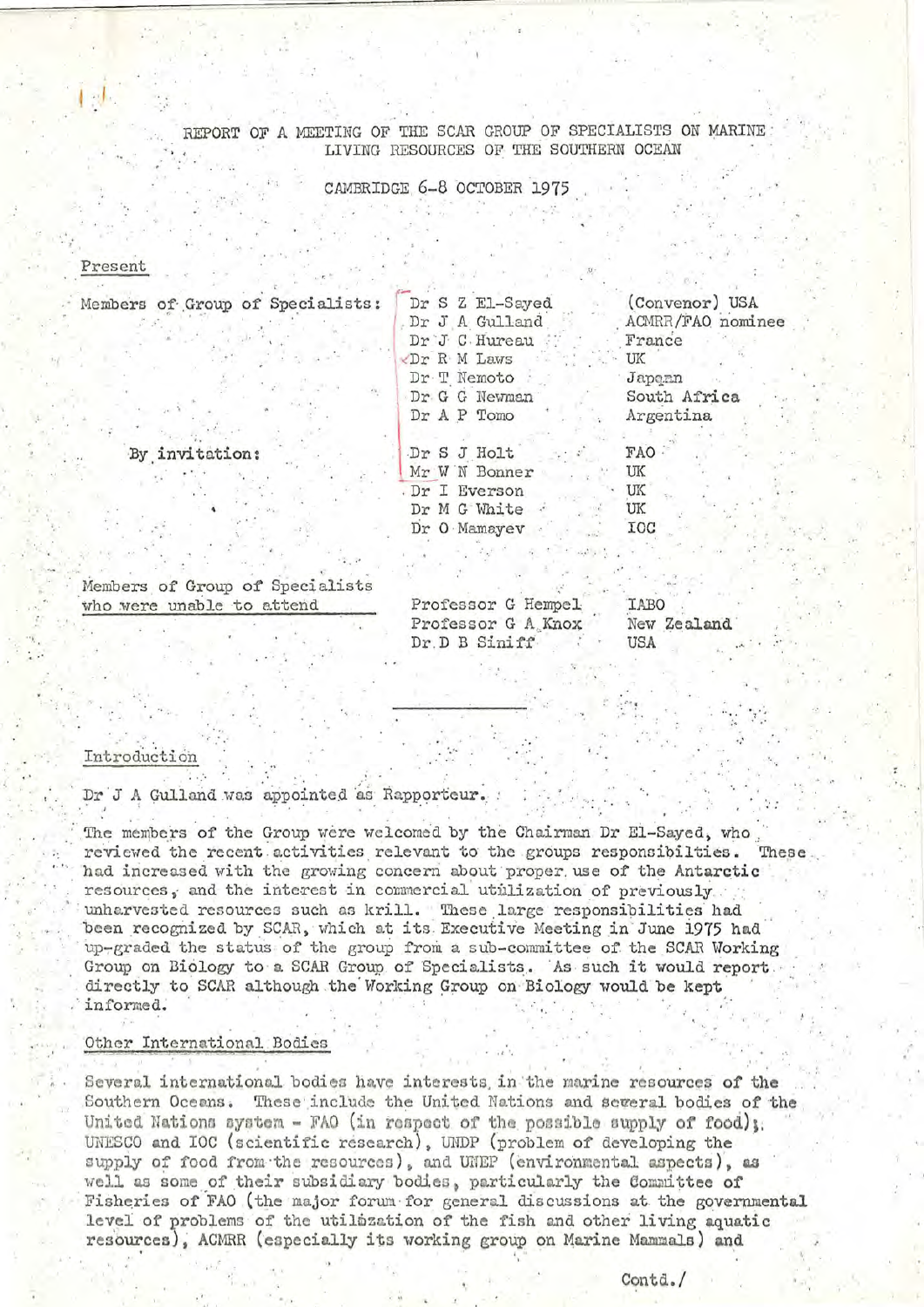IOC's ICG for the Southern Ocean. Intergovernmental bodies outside the UN system with interests include the Antarctic Treaty, International Whaling Commission and ICSEAF IUCN. Finally a number of non-governmental groups, particularly SCAR, but also SCOR and IABO have interests.

The interests of these groups were complementary rather than overlapping. Initially problems of duplication and possible conflict could be dealt with by full and prompt exchange of information between the different bodies concerning their activities.

# Proposals for a study of marine living resources

Available information indicates that a number of countries have become interested in the possibilities of exploiting the marine living resources of the southern oceans, especially krill, squid and sever species of fishes. As yet inadequate information exists concerning the stocks of these resources and their interaction with other elements of the Antarctic marine ecosystem. It is essential, therefore, that before significant exploitation commences, urgent steps be taken to further the understanding of the biological oceanography of the region and to assess the resource potential in order to provide the scientific basis for advice on wise management.

As a first step it will be necessary to review all existing information and to bring together knowledge of ongoing and presently planned programmes of marine biological investigations and to prepare practical proposals, which have reasonable prospects of achievement, for longer term cooperative investigations, which should include multiship studies. The group examined a draft outline for the implementation of these objectives, which would constitute the response to relevant IOC resolutions and Antarctic Treaty Consultative meeting recommendatinns. With some modifications this was adopted by the group and it was agreed that an annotated outline (Appendix 1) be submitted through SCAR for consideration by the Ninth Session of the IOC Assembly, 22 October - 4 November 1975.

It was agreed that authors should circulate first drafts to all members of the group (and if wished to any other scientist who might give useful comments). by 1 February 1976. Comments should be sent within six weeks to authors. who should send amended drafts to the Convenor by the end of April. The first draft of the complete proposal could then be circulated to those invited to the international meeting to be held in August by AuJuly 1976. and would be one of the basic documents for that meeting.

#### International Meeting

The Group welcomed the offer of the US to host a scientific meeting on the Marine Living Resources of the Southern Ocean in the United States in 1976. It felt that the most useful function of such a meeting would be. to strengthen the work of the SCAR Group in its two main activities of reviewing the present knowledge of the resources and preparing a practical proposal for intensified research. The meeting will be held in the Summer. Studies Centre of the US National Academy of Sciences, Woods Hole, Massachusetts, from 17 to 21 August 1976.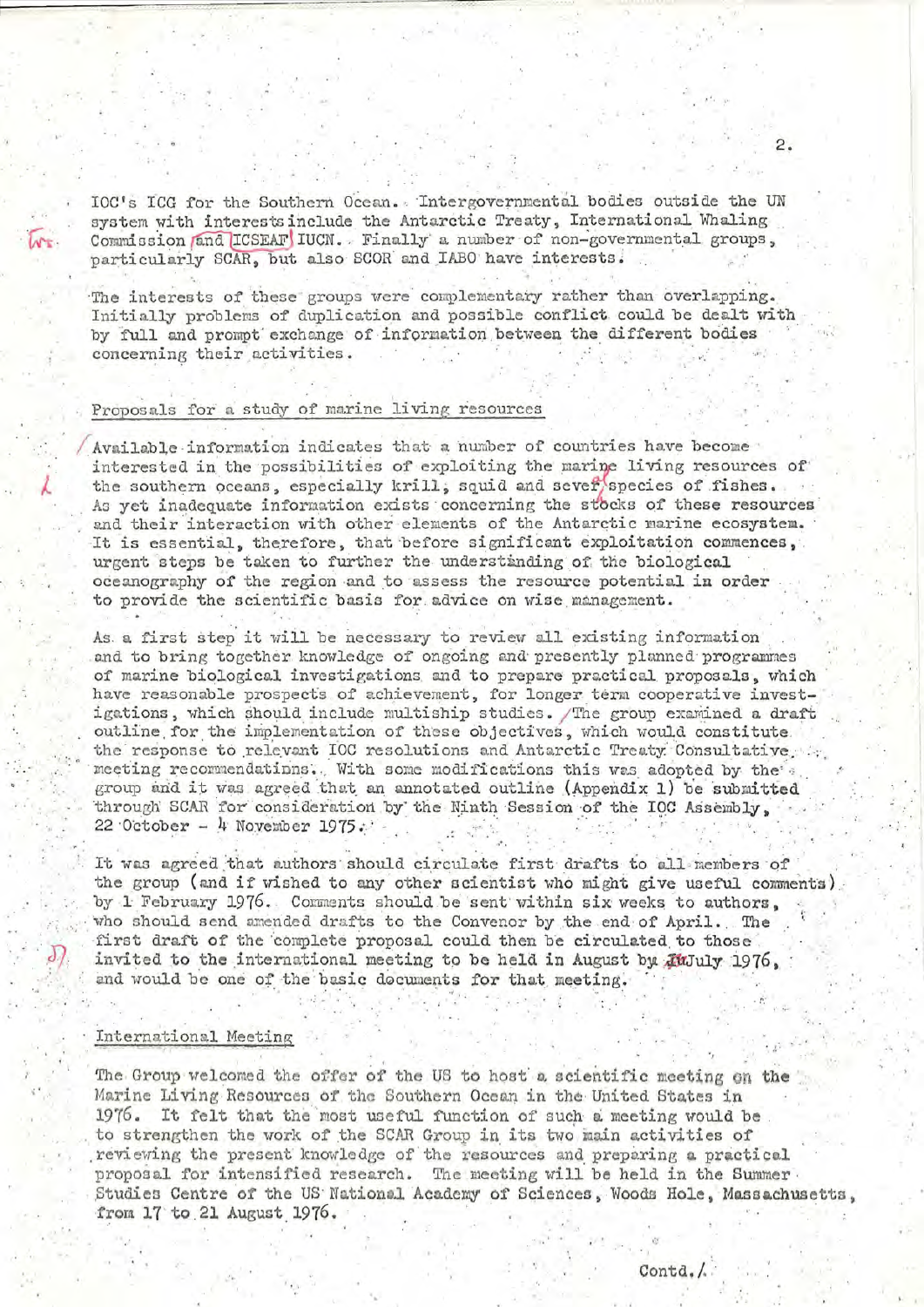In view of the objectives of the meeting, and the fact that accommodation at the proposed meeting-place is limited, the group recommends that the meeting be restricted to no more than 60 specialists, all of whom would attend by invitation. If SCAR so wishes, the Group of Specialists would be prepared to serve as the Steering Committee for this meeting.

A draft timetable for the meeting was prepared (Appendix 3); the main documentation for the meeting will be the draft proposal referred to in the previous section together with drafts of reviews of the status of the main resources. The subjects of these reviews were identified as; seaweeds, krill, squid, other crustaceans, fish, birds and marine mammals. A review of the ecosystem dynamics would also be included. Responsibilities with the Group for ensuring the preparation of the drafts of these reviews is shown in Appendix 2.

In addition to the draft proposal for a programme any invited scientist having substantial suggestions for amendments or additions hould submit these as short working papers for the meeting. Countries and institutions were also invited to submit working papers outlining briefly (in no more than a couple of papees) the support that might be available for Antarctic marine biological research over the next 5 years.

Three background papers would be commissioned for the meeting, giving information on international legal aspects; the prospects for different methods of utilization of krill, taking account of economic and other related factors; and the technological problems in harvesting Antarctic resources, particularly krill and squid. FAO was invited to arrange for suitable contributions on the last two items.

The Greup established a preliminaryllist of about 50 specialists who should be invited to the meetings. Proposals for modifications to this list should be sent by members of the Group to the Convenor. It was hoped that most of these could arrange for their attendance to be financed by their own institutions. However it is possible that some scientists who could make useful contributions to the meeting might not be able to find such support. The Group hoped that some finances (say \$20,000 - \$30,000) could be found to support these scientists who might otherwise be unable to attend. The Convener would consult with the SCAR Executive and the US National Academy of Sciences to seek such support.

Ehen this preliminary list had been prepared by the Group of Specialists, cepies will be sent to National Committees who should be invited to convey to the convenor their suggestions for additional specialists who might be considered. Inaaddition all international organizations with significant interests in the Antarctic marine living resources should be invited to designate participants to the meeting. These organizations will include SCOR, IABO, IUBS, IOC, FAO, (End, CARBAS, and ACMRR), IVCUMSCOPE TIUCN, TICSEAF! UNER, UNDP, World Bank, and the Permanent Commission for the South Pacific.

# Other Matters

The next meeting of the Group will be held on 23-24 August 1976 immediately following the international meeting. It was flet that the group should include members from all countries with significant research programmes or interests in the resources. It was proposed that the Norwegian National.